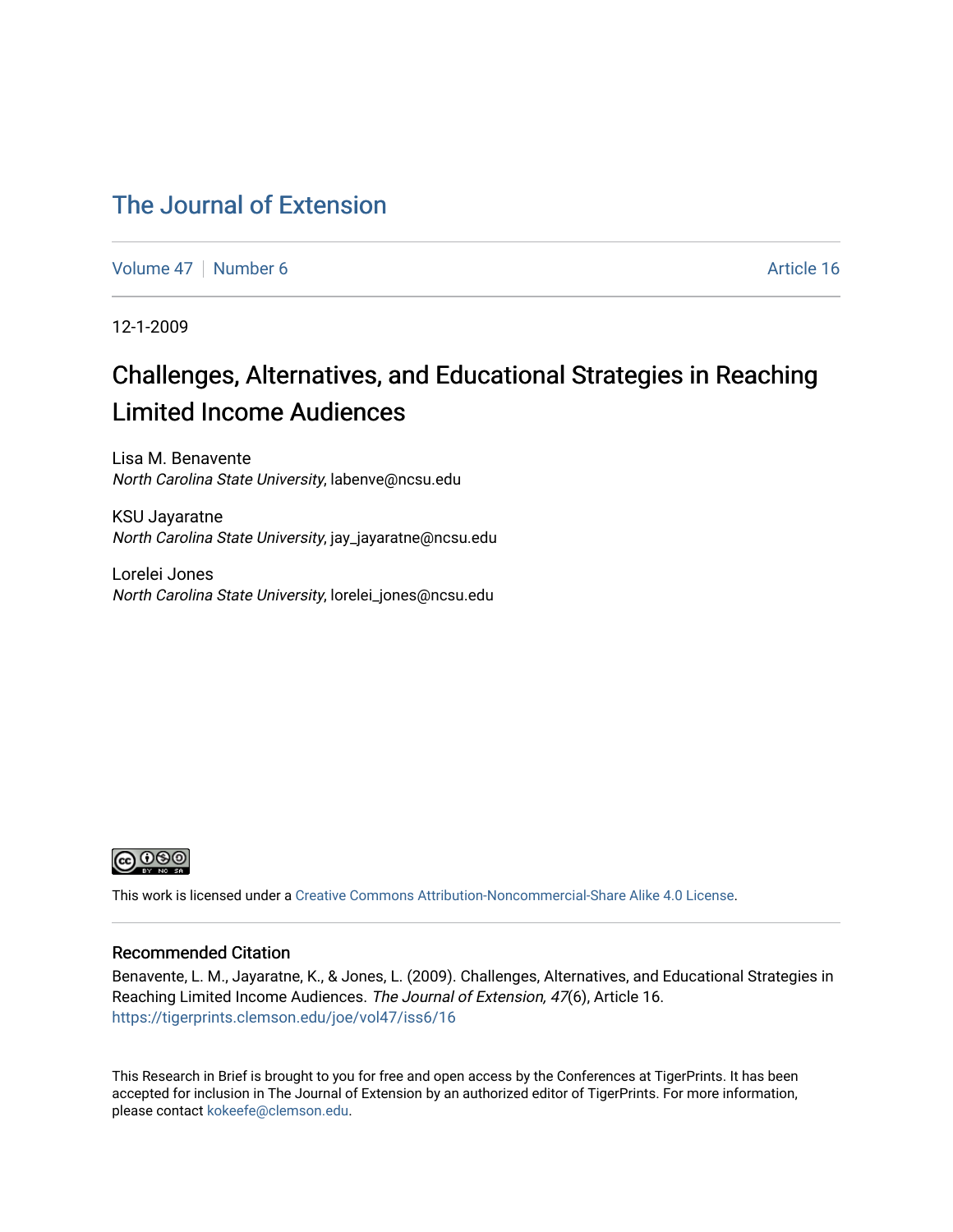

## **December 2009 Volume 47 Number 6 Article Number 6RIB2**

[Return to Current Issue](http://www.joe.org:80/joe/2009december/)

# **Challenges, Alternatives, and Educational Strategies in Reaching Limited Income Audiences**

#### **Lisa M. Benavente**

Graduate Student Department of Agricultural and Extension Education [labenave@ncsu.edu](mailto:labenave@ncsu.edu)

**K. S. U. Jayaratne** State Leader for Program Evaluation and Assistant Professor Department of Agricultural and Extension Education [jay\\_jayaratne@ncsu.edu](mailto:jay_jayaratne@ncsu.edu)

#### **Lorelei Jones**

State Coordinator Expanded Food and Nutrition Education Program (EFNEP) lorelei jones@ncsu.edu

> North Carolina State University Raleigh, North Carolina

**Abstract:** Delivering effective Extension programs to limited income audiences is a challenging task because of the many barriers associated with their living conditions. This study explored how EFNEP program assistants reach this audience effectively. A focus group interview was conducted with a selected group of experienced program assistants to identify challenges, alternatives, and effective educational strategies they use to reach limited income audiences. Findings of the study revealed that there are unique challenges, alternatives, and educational strategies in reaching limited audiences effectively. The recommendations in this article should be helpful in designing and delivering Effective extension programs for limited income audiences.

## **Introduction**

The number of people who are limited in income is growing. According to the U.S. Census, there were 37.3 million people living in poverty in 2007 compared to 36.5 million in 2006. This population is in need of help to improve their quality of life. Cooperative Extension is a source of research-based educational information and programming designed to help limited resource families and considers this population to be an important audience.

Reaching this audience with Extension programs is a challenging task due to barriers such as their low education levels, limited available time, lack of transportation, and childcare issues (Richardson, Williams & Mustian, 2003). Understanding these challenges and possible alternatives in educating limited income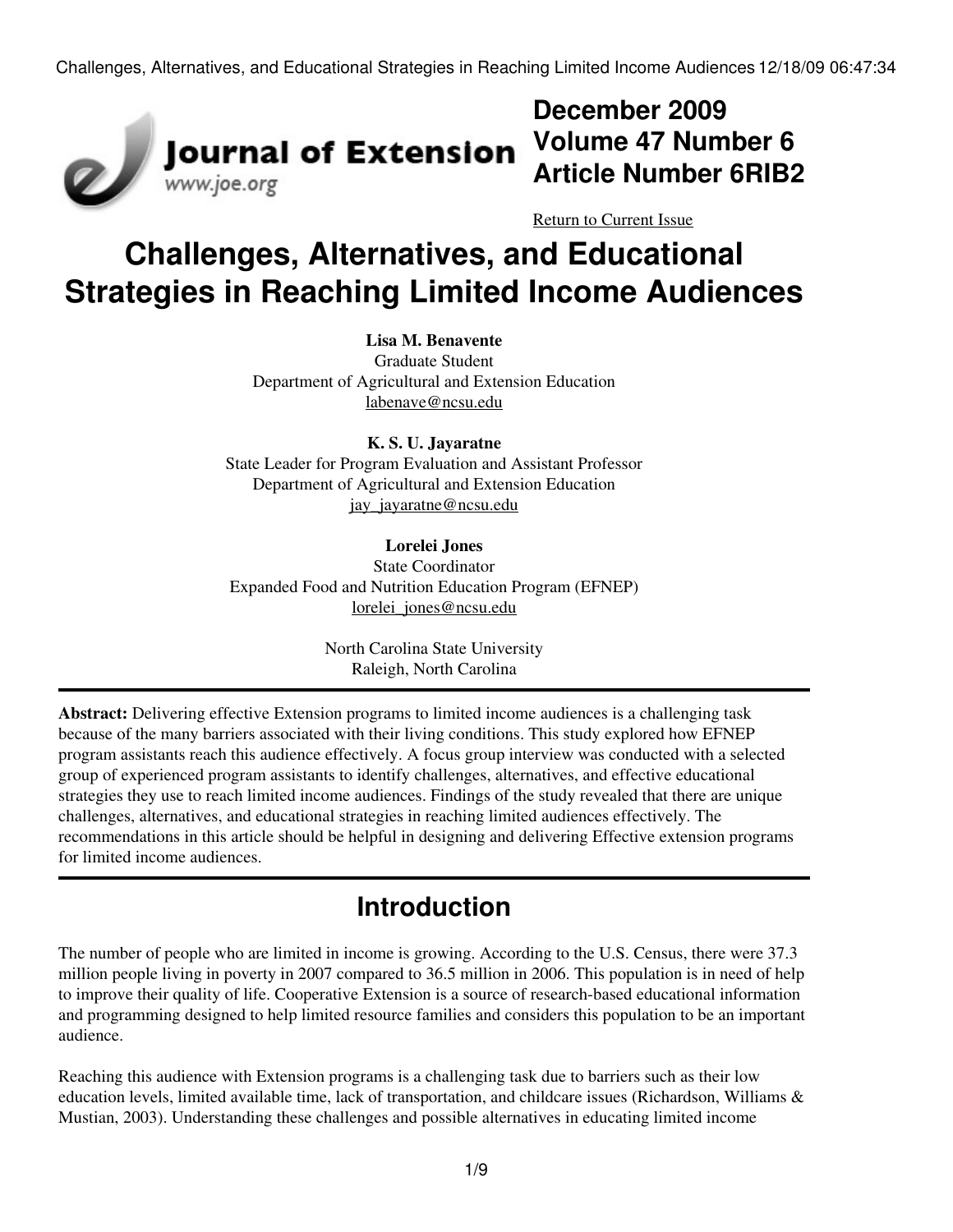audiences is helpful in designing effective Extension strategies to reach them. Generally, it might take years for someone to learn about these challenges and alternatives through job experience alone. Learning from successful Extension educators is effective and efficient because of their proven success in outreach strategies and delivering quality educational programs.

For more than 40 years, the Expanded Food and Nutrition Education Program (EFNEP) has helped many families who have limited incomes improve their lives through research-based food and nutrition education. Literature indicates that EFNEP participants prefer simple and practical information about nutrition. They enjoy learning by doing and sharing experiences with other limited resource families. Lectures are not an effective educational method for this group (Hartman, McCarthy, Park, Schuster, & Kushi, 1994). Goal setting is an effective strategy in promoting positive behavior changes in nutrition education (Shilts, Horowitz, & Townsend, 2004).

The review of literature indicates that still there are lessons to learn from experienced EFNEP program assistants in reaching limited income audiences effectively. They know by experience what works for this audience. Exploring EFNEP program assistants' experiences to identify challenges and best practices in reaching limited income populations effectively was the focus of the study reported here.

### **Purpose**

The purpose of the study was to identify the challenges and alternatives in reaching limited income audiences with nutrition education programs. More specifically the study aimed to accomplish the following objectives:

- 1. Identify challenges in reaching people with limited incomes;
- 2. Identify alternatives in reaching people with limited incomes; and
- 3. Identify effective educational strategies for people with limited incomes.

## **Method**

A focus group, a "fundamental way of listening to people and learning from them" was used to thoroughly investigate the research objectives (Morgan, 1998, p. 9). A selected group of EFNEP program assistants (PAs) in North Carolina were invited to participate in the focus group.

Program assistants (PAs) invited to participate in the focus group were considered "champions" or "the best of the best" of EFNEP. They were selected because of their high client enrollment and graduation rate and the high level of impact on behavior change among their clientele. Seven PAs from different counties around the state were selected for the focus group. The group consisted of PAs who work with adult audiences and deliver EFNEP in both urban and rural counties. At the time of the interview, one PA had recently retired with 28 years of service to EFNEP.

Before the focus group interview, researchers developed a questionnaire to facilitate the discussion for achieving the research objectives. There were four main questions to guide the focus group interview.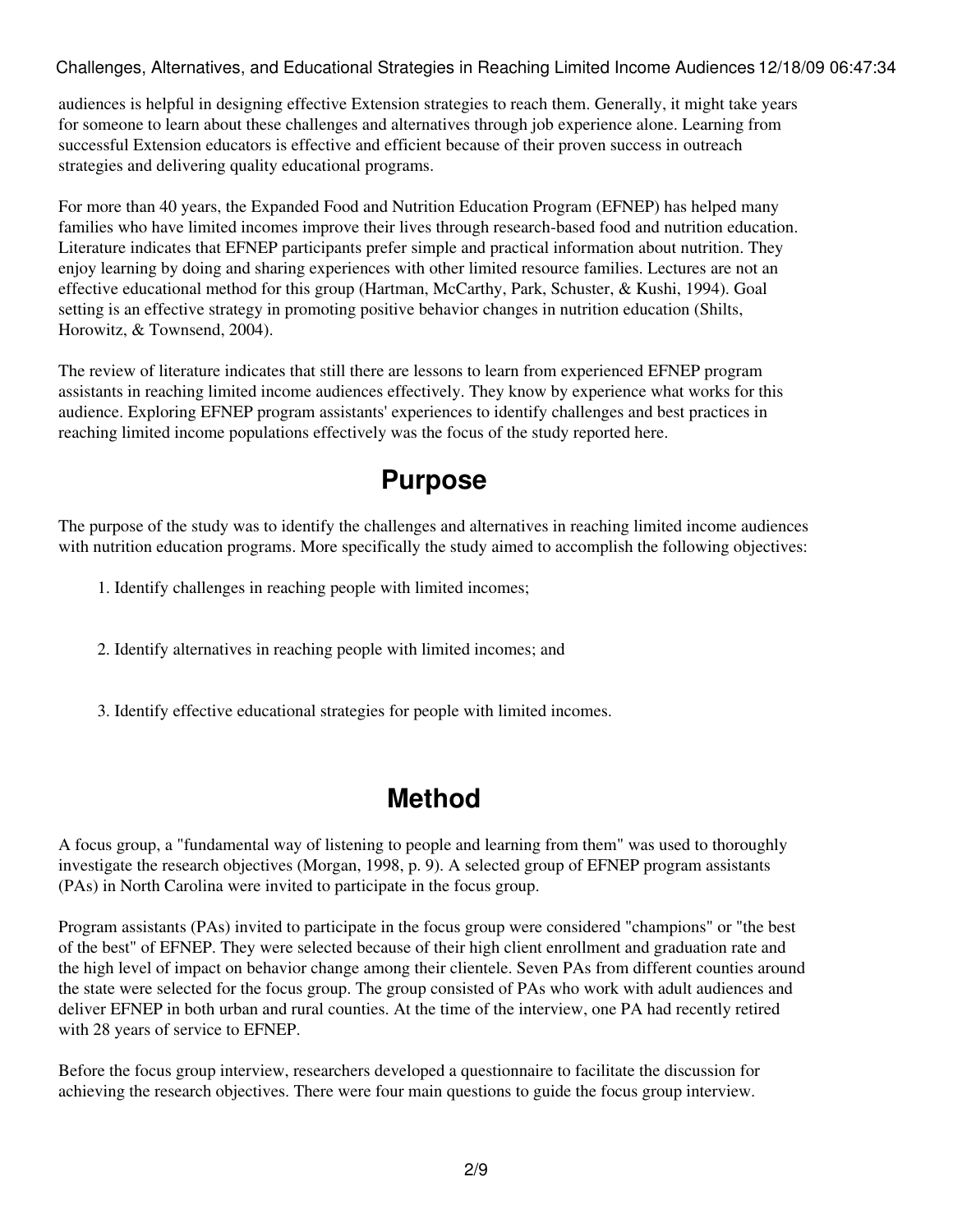- 1. What are the challenges in reaching limited income audiences?
- 2. How are these challenges being addressed?
- 3. What are the most effective ways to reach limited income audiences?
- 4. What are the effective educational delivery strategies for limited income audiences?

The focus group interview lasted about 1.5 hours. It was audiotaped and transcribed. The transcription was analyzed to find common themes related to the research objectives.

## **Findings**

The findings have been summarized under each of the research objectives.

### **Challenges in Reaching People with Limited Incomes**

The focus group interview revealed the following challenges in reaching people with limited incomes:

- Difficulties in marketing and recruiting people with limited income individually
- Lack of interest in learning about nutrition
- Low literacy levels
- Lack of transportation and childcare assistance
- Lack of time to participate in educational programs due to work and family obligations
- Attitude concerning the value of nutrition education at the beginning
- Development and retention of audiences' interest in the nutrition education program
- Unexpected loss of program participants
- Delivery of education in larger groups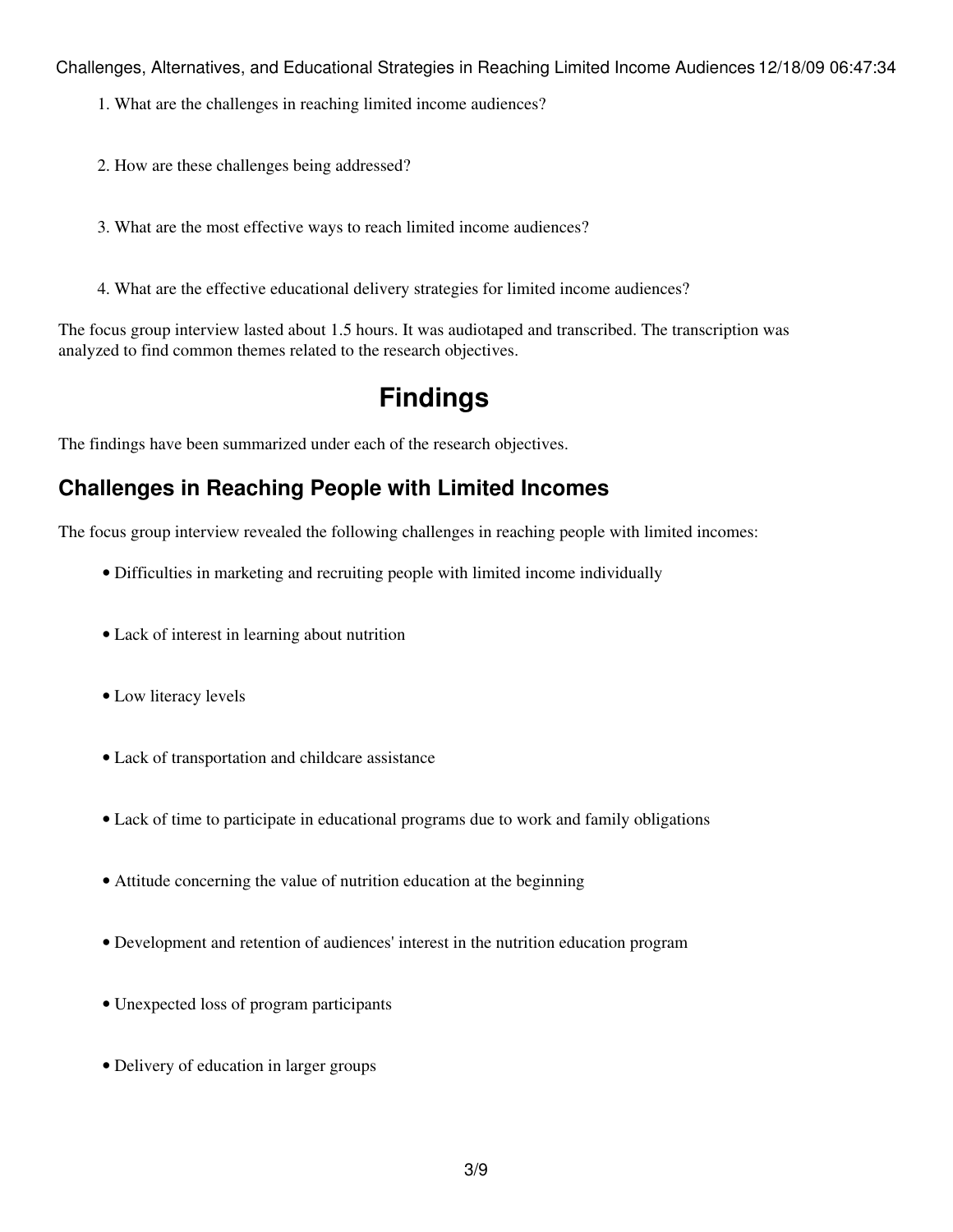#### **Alternatives for Reaching People with Limited Incomes**

The focus group identified the following alternatives for reaching the people with limited incomes:

- Using pre-formed groups available in the community
- Developing good relationships with pre-formed group partners in order to share resources
- Treating each participant as an individual; knowing their names and about them
- Being personable, humorous, and flexible
- Gaining community exposure through mass media and community events

### **Effective Educational Strategies for People with Limited Incomes**

The focus group identified the following educational strategies effective in teaching this audience:

- Using fun and interactive hands-on lessons
- Limiting the use of lectures
- Listening to clients and getting to know them personally
- Involving clients in the lesson
- Creating a non-threatening and welcoming learning environment
- Using information sharing sessions to create a dialogue with the participants
- Using quick and easy hands-on food preparations (food preparation less than 30 minutes)
- Using lessons that encourage small changes that are practical
- Splitting large groups into small (10 or less) working groups for delivering the training session
- Using music when teaching physical activity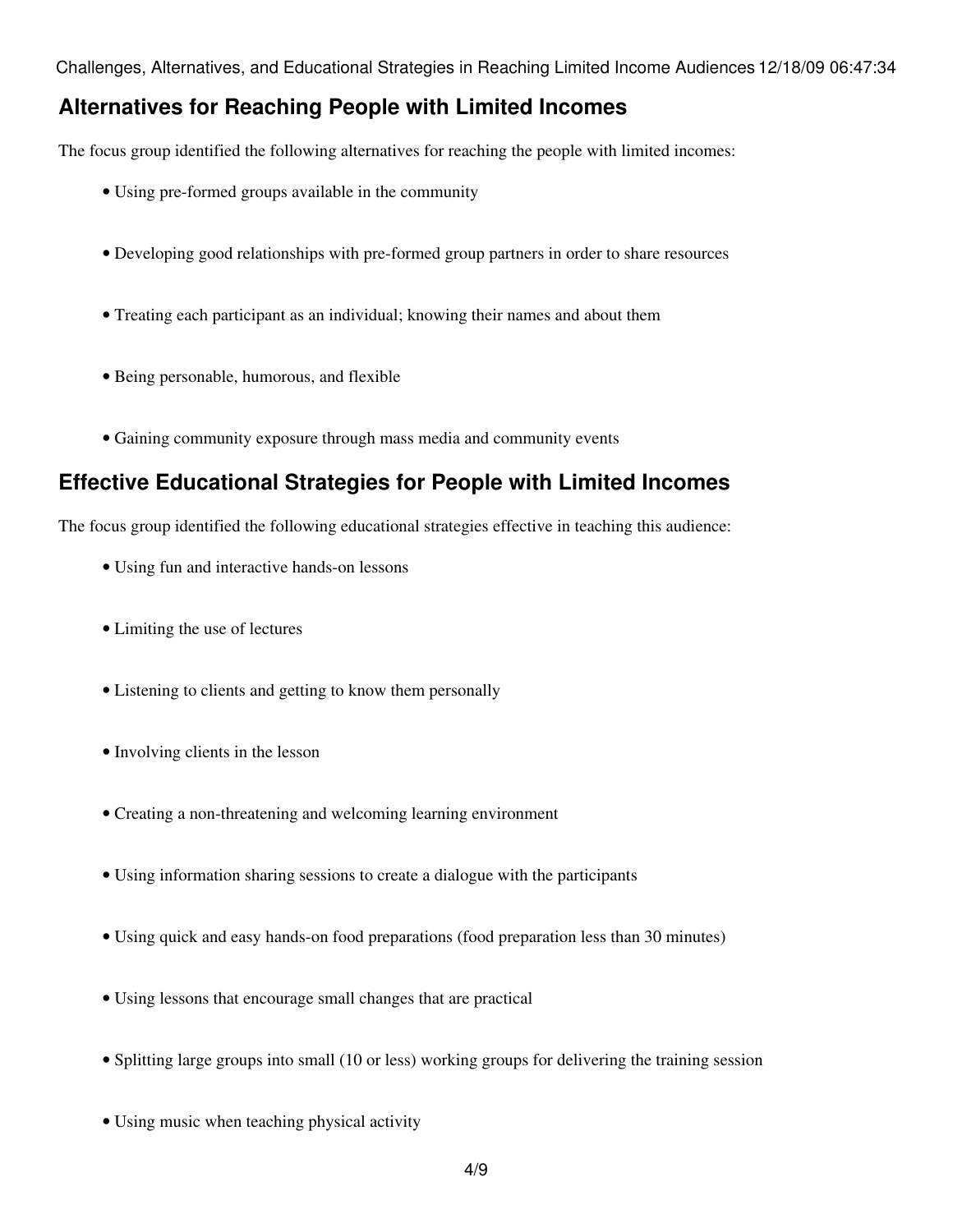Distribution of useful kitchen tools or certificates as incentives for participants to practice what they • learn at home

### **Discussion**

### **Challenges and Alternatives**

Findings revealed that recruiting limited income audiences into nutrition education programs is very challenging due to their initial lack of interest in learning about nutrition. This situation generally demands much time and effort to recruit them individually. However, it was found that the use of pre-formed groups such as Women, Infants, and Children (WIC) and Head Start parents is the best alternative for the challenge in reaching this client group with nutrition education programs.

These are pre-formed groups already in the community, and the target audience is coming to these local community resources for their needed services. By collaborating with the members of these local organizations, EFNEP PAs can very efficiently market nutrition education programs to this client group. This has been the trend nationally as a result of decreasing program funds and safety of educators (Dollahite & Scott-Pierce, 2003).

The strong partnership between EFNEP and other agencies has resulted in the successful sharing of resources and clientele. This can be achieved only by developing a good working relationship with the partners. For instance, one focus group member stated that cooperation from social service referrals "was not as good until they got to know us." One common theme brought up by the focus group is the idea of setting a good first impression with partner agencies and potential clients.

Findings revealed that transportation is a considerable limitation for low-income audiences to attend training programs. Therefore, it is important to find pre-formed groups close to the homes of the target audience to avoid transportation barriers. The focus group participants mentioned that they hold classes in convenient and central locations, making them easily accessible.

Focus group participants indicated that the educational level of the target audience is often low. For instance one focus group member said that "some of them have very little education and can hardly read." Thus it is a significant challenge reaching this group with written materials. Demonstrations and discussions were identified as effective educational strategies for them. Some of the participants do not have child care assistance and come to training programs with their children. This makes it challenging to manage the learning environment during the training program.

Most of the low-income clients are busy with their work and family obligations and lack the free time to attend training programs. Finding a time frame during which most participants are available for educational sessions is often difficult for the EFNEP PA. Even though this client group is in need of nutrition education to address health related issues such as obesity and chronic diseases, it is somewhat difficult to convince them about the value of nutrition education at the beginning of a training program.

Gaining and retaining the interests of this audience in the nutrition education program is not easy due to their busy schedules. Sometimes, these clients may leave the educational program due to reasons such as lack of transportation or having changed their work schedule. When the client groups are large, it is very challenging to individualize the instruction for low-literacy clients.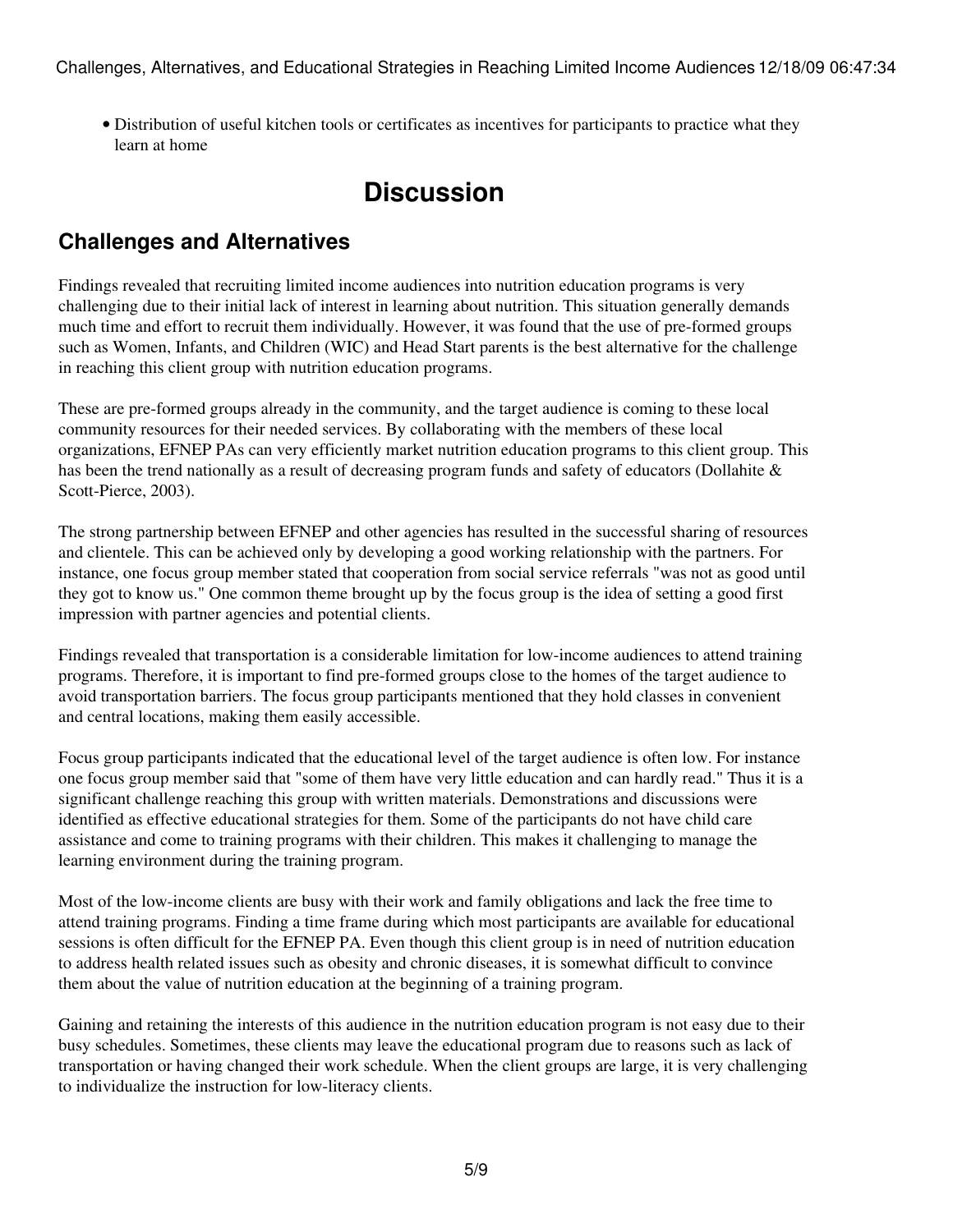Focus group participants indicated one of the best alternatives for these challenges is treating all clients as individuals in order to win their hearts and minds and retain them in the nutrition education program. For this purpose, it is important to know about them personally and create a welcoming environment. Also, it is necessary to be flexible and humorous to make the program enjoyable and interesting to the audience. According to one PA, "sharing life experiences with each other and hearing personal stories make it more intimate." Relationship building is critical to a successful program (Baristow, Berry, & Driscoll, 2002).

Occasionally, participants leave the program unexpectedly due to external factors such as new employment rather than a program issue. As a result, PAs must be committed to go the extra step of following up with former clients so they can complete the program.

In addition to these pre-formed groups, mass media and community events such as health fairs are used by the focus group members to market the program to this client group.

### **Educational Strategies**

Findings indicated that the instruction should be fun and interactive in order to retain participants' active involvement in the program. Lectures are not as effective as hands-on, experiential learning methods. Lectures are strongly discouraged because clients do not like long and boring nutrition lessons (Woelfel, Abusabha, Pruzek, Stratton, Chen, & Edmunds, 2004). Understanding the individual training needs of participants is helpful in personalizing instruction and involving them in the program.

The findings indicate that creating a non-threatening and welcoming learning environment is the best training strategy in order to get active participation in the educational program. One technique used by the PAs is a sharing session at the beginning of each lesson. Each client is given the opportunity to share a story of how the lessons have affected his or her life. These information-sharing sessions are helpful in initiating a discussion with clients.

Some encouragement is helpful in building program participants' self-confidence. For instance, a focus group member said that "Sometimes if I have one that doesn't get involved too much I try to find the time to do some one-on-one with that person and encourage or talk to that person and emphasize the positive things that I've seen her doing that encourages her to participate."

One of the basic principles of a learner-centered approach is that learning is best achieved when positive relationships are established (Kasier, McMurdo, & Joy, 2007). In light of this notion, a focus group member mentioned that clients have to "feel like they're being treated as an individual person." In addition, when the atmosphere is safe and comfortable, clients may reveal valuable information (Baristow, Berry, & Driscoll, 2002) that may aid learning.

There was a consensus among PAs that a humble, non-judgmental attitude also helps the learning process. When clients are not worried about being perfect, they are more comfortable in participating. PAs emphasized the significance of this, especially in helping the audience manage low self-esteem. Part of a learner-centered approach is to ensure a safe learning environment (Kaiser, McMurdo, & Joy, 2007).

Hands-on activities, demonstrations, and taste testing are effective strategies commonly used in EFNEP. The key is to have recipes that are simple and take no more than 30 minutes to prepare. One PA said that her clients are enthusiastic about preparing the meals when they see it takes less than 30 minutes.

Quick and easy recipes for family meals are very appropriate to include in the nutrition education sessions for the limited income clients because they fit with their limited resources and busy daily schedules. The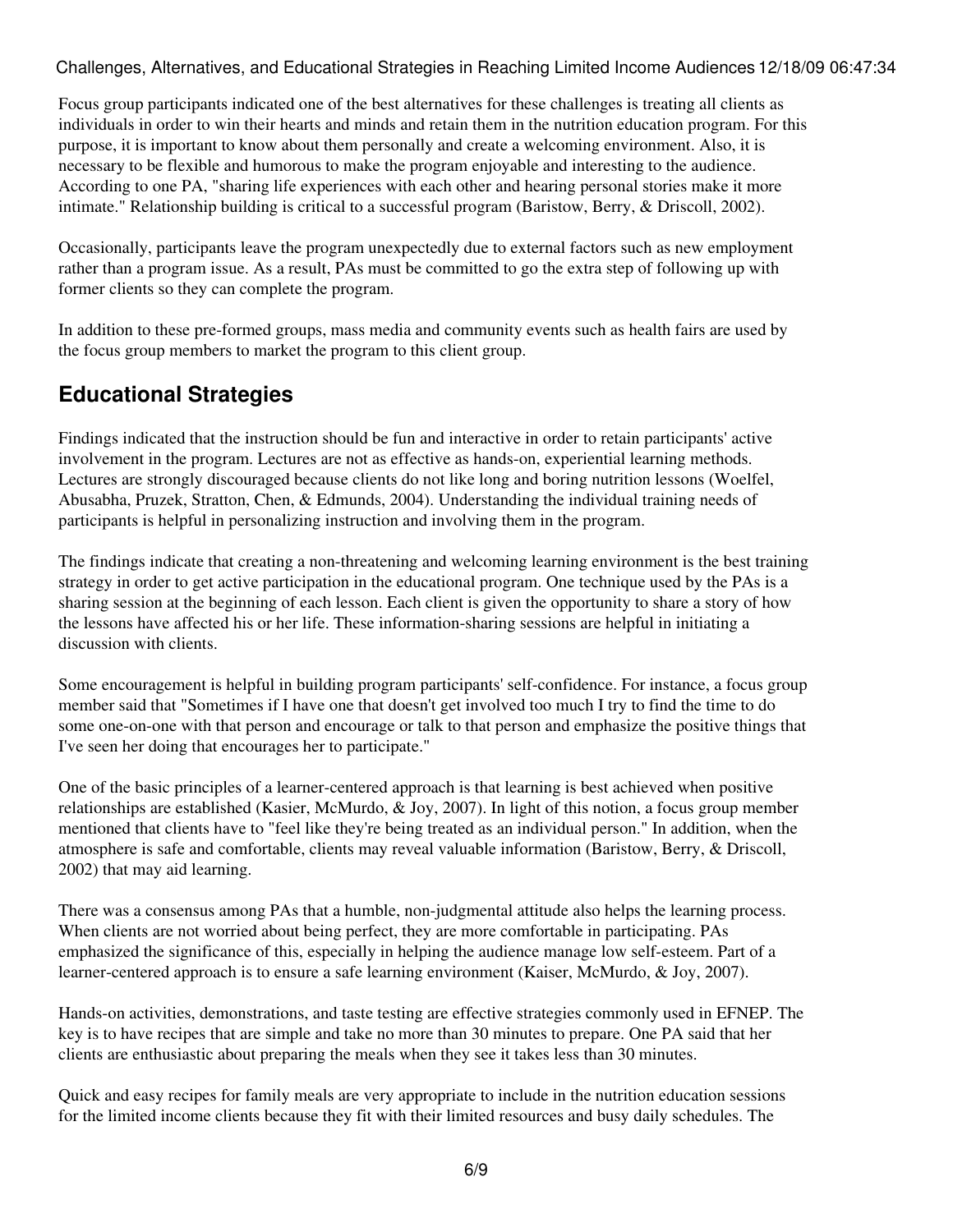recipes in EFNEP are easy for participants to understand and practice. The findings indicate the lessons that encourage small changes are realistic in achieving desirable practice changes with this target audience.

The PAs also felt that small groups of 10 or fewer people are better for making an impact on behavior compared to larger groups. It is easier to conduct an engaging lesson when groups are small and all clients can participate. According to one PA, larger groups of people are harder to maintain and impacts are difficult to achieve.

Small groups also make it affordable to provide skill builders during some lessons so that participants can practice at home what they have learned during the training. The skill builders selected aid the participants in learning and practicing a new food preparation or food safety skills. North Carolina EFNEP provides items such as measuring cups or spoons for participants to use in preparing the recipes they have learned in the class at home. This has helped reinforce the lesson because many participants share that they try the class recipes at home with their families.

The focus group indicated that if the target client group is bigger than 10 members, it is important to divide the clients into small groups for keeping them involved in the lesson activities.

Findings indicate that introducing physical activities with music they like is an effective strategy for this audience.

Because there are so many demands on time, and barriers to participation are high, retaining this audience in the program is a challenge that educators must plan to address. Strategies that have worked for EFNEP PAs include providing simple recipes that can be prepared in under 30 minutes for family meals; skill builders to practice what is learned in class at home; and making classes interactive, engaging, and fun. Additionally, PAs stressed that receiving a certificate of completion is a significant achievement for many limited income participants who have never received a certificate of any kind.

## **Conclusions and Recommendations**

Reaching audiences who have limited incomes can be a difficult task due to their lack of transportation, time, educational level, experiences, and initial interest in nutrition educational programs. The best alternative to overcoming these challenges and recruiting limited income audiences into Extension programs is through partnering with pre-formed groups such as WIC and Head Start.

First, Extension needs to develop a relationship with these organizations and identify common interests. It is important to align the goals of the organization with the goals of Extension, be prepared to discuss individual organizational roles, and state how the partnership will help each organization achieve its mission of serving the needs of limited resource populations more effectively by working together.

Retaining the limited income audiences in the program and holding their interests are challenging because of their busy work schedules, family obligations, and low literacy. Creating a non-threatening and welcoming learning environment is essential to retain and motivate limited income audiences to participate actively in extension programs.

The use of appropriate educational strategies targeting limited resource populations is necessary for gaining their interest and active participation in Extension programs. These educational strategies include use of fun and interactive hands-on lessons, creating and facilitating discussions, personalizing instructions, and encouraging and rewarding participants with incentives. Engaging participants in discussions and sharing personal experiences aids the learning process. Lecturing is not an effective teaching method for this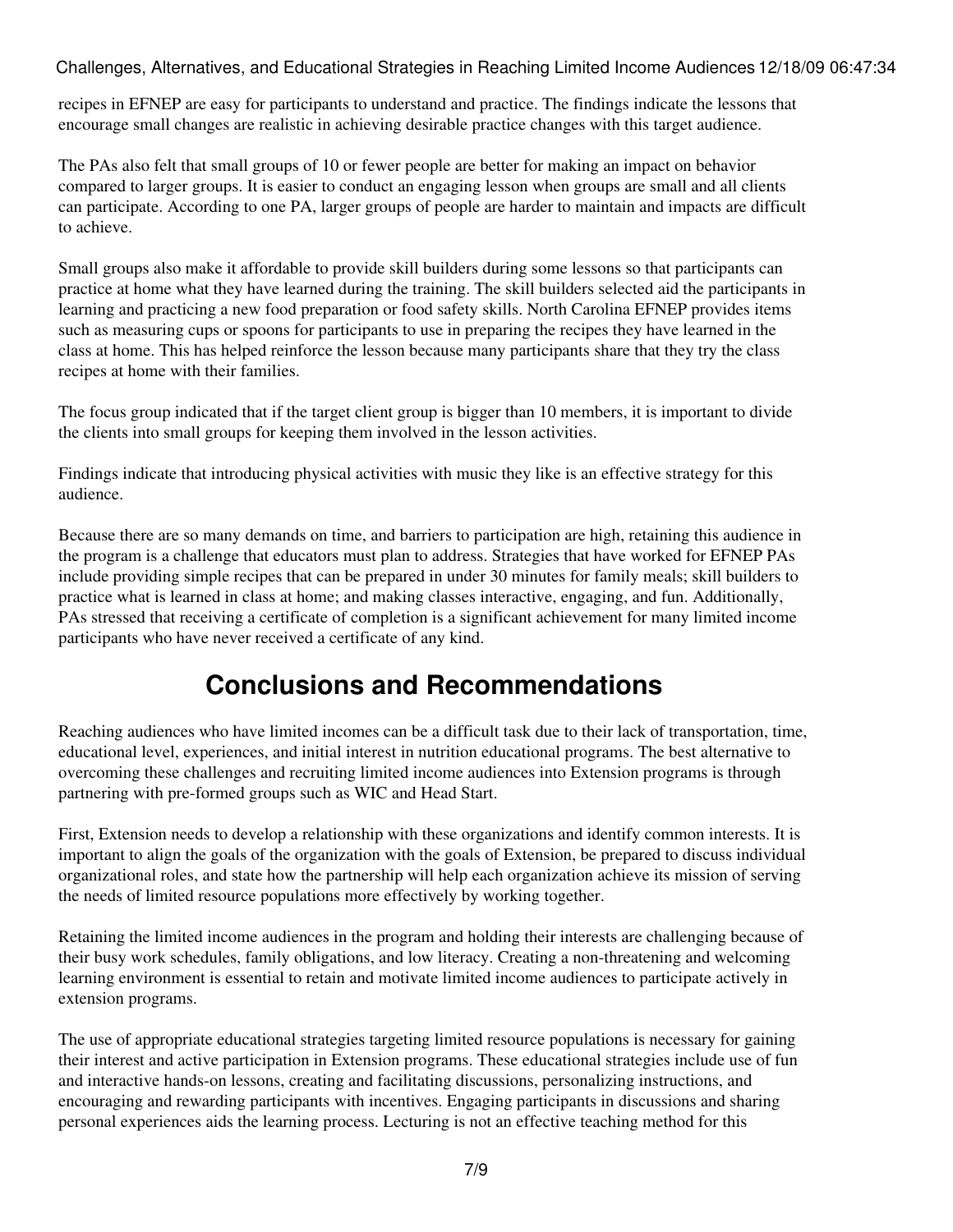audience.

When behavior change is emphasized, it is effective to use lessons that focus on realistic small changes that are easy for limited resource families to make. Quick and easy food recipes and involving participants in hands-on food preparations are very practical options in bringing about desired nutrition behavior changes.

Skill building activities and tools encourage participants to practice what they have learned at home. Opening each session by asking participants to share their home practice is important for achieving high impacts. Participation in physical activity during sessions is encouraged by incorporating music in class. Increasing physical activity is accomplished through continual encouragement and personal challenges to participants throughout the program.

The study reported here was conducted with one focus group of EFNEP Pas, and this could be a limitation of the study. Further research is needed to conduct focus group interviews with EFNEP PAs and program participants to overcome this limitation and generalize findings.

### **References**

Baristow, R., Berry, H., & Driscoll, D.M. (2002). Tips for teaching non-traditional audiences. *Journal of Extension* [On-line]*,* 40(6) Article 6TOT1. Available at:<http://www.joe.org/joe/2002december/tt1.php>

Dollahite, J., & Scott-Pierce, M. (2003). Outcomes of individual vs. group instruction in EFNEP. *Journal of Extension* [On-line], 41(2) Article 2FEA4. Available at: <http://www.joe.org/joe/2003april/a4.php>

Hartman, T. J., McCarthy, P. R., Park, R. J., Schuster, E., & Kushi, L. H. (1994). Focus group responses of potential participants in a nutrition education program for individuals with limited literacy skills. *Journal of the American Dietetic Association,* 94(7), 744-748.

Kasier, L., McMurdo, T., & Joy, A.B. (2007). The food stamp nutrition education program focuses on the learner. *Journal of Extension* [On-line]*, 45*(2) Article 2RIB5. Available at: <http://www.joe.org/joe/2007april/rb5.php>

Morgan, D. L. (1998). *The focus group guidebook: Focus group kit 1.* Thousand Oaks, California: Sage Publications, Inc.

Richardson, J.G., Williams, J.Y., & Mustian, R.D. (2003). Barriers to participation in extension expanded foods and nutrition programs. *Journal of Extension* [On-line]*,* 41(4) Article 4FEA6. Available at: <http://www.joe.org/joe/2003august/a6.php>.

Shilts, M. K., Horowitz, M., & Townsend, M. S. (2004). An innovative approach to goal setting for adolescents: Guided goal setting. *Journal of Nutrition Education and Behavior,* 36(3), 155-156.

U.S. Census Bureau. (2008). U. S. Census Bureau Poverty. Retrieved January, 2009 from: <http://www.census.gov/hhes/www/poverty/poverty07/pov07hi.html>

Woelfel, M. L., Abusabha, R., Pruzek, R., Stratton, H., Chen, S. G., & Edmunds, L.S. (2004). Barriers to the use of WIC services. *Journal of the American Dietetic Association,* 104(5), 736-743.

*[Copyright](http://www.joe.org:80/joe/2009december/../../copyright.html) © by Extension Journal, Inc.* ISSN 1077-5315. Articles appearing in the Journal become the property of the Journal. Single copies of articles may be reproduced in electronic or print form for use in